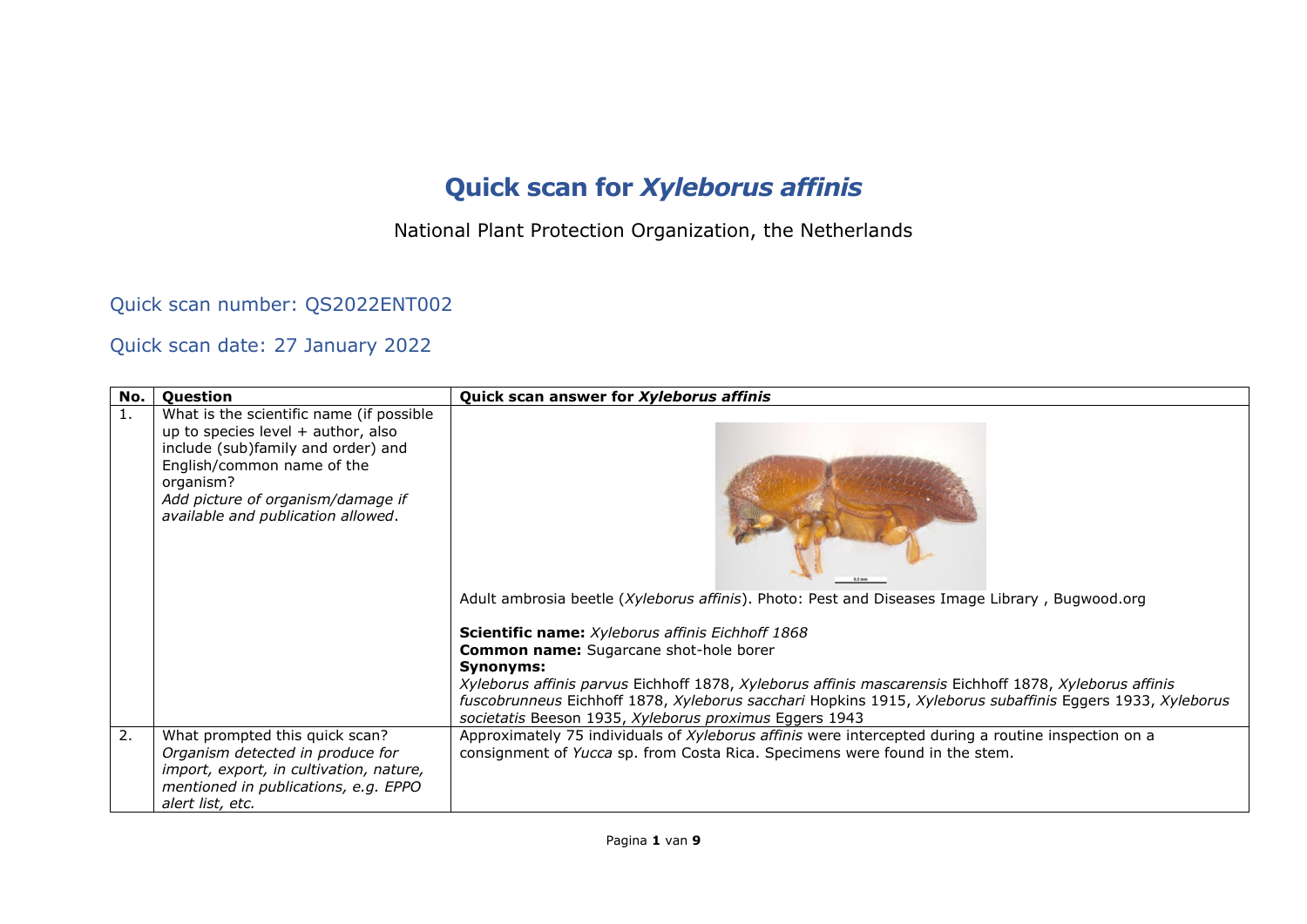| No. | Question                                     | Quick scan answer for Xyleborus affinis                                                                                |                                                                                                                                                                                                                                                                                                                                                                                                                                                                                                                                                                                                                                                                                                                                                                                                                                                                                                                                                                                                                                                                                                                                                                                                                                                                                                                                                                                                                                                                                                                                                                                                                                                                                                                                                                                                                                                                                                                                                                                                                                                                                                                                                                                                |
|-----|----------------------------------------------|------------------------------------------------------------------------------------------------------------------------|------------------------------------------------------------------------------------------------------------------------------------------------------------------------------------------------------------------------------------------------------------------------------------------------------------------------------------------------------------------------------------------------------------------------------------------------------------------------------------------------------------------------------------------------------------------------------------------------------------------------------------------------------------------------------------------------------------------------------------------------------------------------------------------------------------------------------------------------------------------------------------------------------------------------------------------------------------------------------------------------------------------------------------------------------------------------------------------------------------------------------------------------------------------------------------------------------------------------------------------------------------------------------------------------------------------------------------------------------------------------------------------------------------------------------------------------------------------------------------------------------------------------------------------------------------------------------------------------------------------------------------------------------------------------------------------------------------------------------------------------------------------------------------------------------------------------------------------------------------------------------------------------------------------------------------------------------------------------------------------------------------------------------------------------------------------------------------------------------------------------------------------------------------------------------------------------|
| 3.  | What is the current area of<br>distribution? | Tobago, Uruguay, Venezuela.<br>Panamá throughout Caribbean (Antilles).<br>Ontario).<br>Caledonia, Palau Samoa, Hawaii. | X. affinis occurs in many countries worldwide mostly in subtropical and tropical areas. The origin of X. affinis is<br>in tropical America (Wood 1977, 1982 Gohli et al. 2006, Barnouin et al. 2020). However, some authors<br>consider also North America to be in its native range since population distributions appear to be contiguous<br>from Central America along the South Eastern United States (Atkinson and Peck 1994). The species has<br>established in regions with a colder temperate climate (Dfa, Dfb classification on the Köppen Climate<br>Classification) such as Toronto and Montreal (Douglas et al. 2013). X. affinis has a much wider Asian<br>distribution than X. ferrugineus, which has only been reported from India (Lin et al. 2021).<br>The distribution data listed below is based on Douglas et al. (2013), Rabaglia et al. (2006), Lin et al. (2021),<br>Beaver and Liu (2010), Beaver et al. (2014), Atkinson (2021) and Lin et al. (2021):<br>South America: Argentina, Bolivia, Brazil, Chile, Ecuador, Fr. Guiana, Guyana, Paraguay, Perú, Trinidad and<br>Central America: Belize, Honduras, Nicaragua, El Salvador, Costa Rica, Guatemala, Honduras, Nicaragua,<br>Northern America: México, United States: Alabama, Arkansas, California, Connecticut, Delaware, District of<br>Columbia, Florida, Georgia, Illinois, Indiana, Kansas, Kentucky, Louisiana, Maine, Maryland, Massachusetts,<br>Michigan, Mississippi, Missouri, New Jersey, New York, North Carolina, Ohio, Oklahoma, Pennsylvania, Rhode<br>Island, South Carolina, Tennessee, Texas, Virginia, West Virginia, Canada (Quebec - near Montreal and in<br>Africa: Angola, Burundi, Cameroon, Congo, Cote d'Ivoire, Equatorial Guinea, Ethiopia, Bioko, Gabon, Guinea,<br>Kenya, Liberia, Malawi, Mauritania, Mauritius, Nigeria, Republic of South Africa, Ruanda, Senegal, Sierra<br>Leone, Tanzania, Togo, Uganda, Zambia, Azores, Seychelles, Reunion.<br>Asia: China (Taiwan, Yunnan, Hainan, Fujian, Guangxi, Guangdong), India, Indonesia, Israel Malaysia, Sri<br>Lanka, Thailand, Cambodia, Myanmar, Nepal. Oceania: Australia, Fiji, French Polynesia, Mariana Islands, New |
| 4.  | What are the hostplants?                     | Roy et al. (2020).                                                                                                     | The following list of host plants is based on Atkinson (2021), Lin et al. (2021), Weber & McPherson (1991) and                                                                                                                                                                                                                                                                                                                                                                                                                                                                                                                                                                                                                                                                                                                                                                                                                                                                                                                                                                                                                                                                                                                                                                                                                                                                                                                                                                                                                                                                                                                                                                                                                                                                                                                                                                                                                                                                                                                                                                                                                                                                                 |
|     |                                              | <b>Family</b>                                                                                                          | <b>Species</b>                                                                                                                                                                                                                                                                                                                                                                                                                                                                                                                                                                                                                                                                                                                                                                                                                                                                                                                                                                                                                                                                                                                                                                                                                                                                                                                                                                                                                                                                                                                                                                                                                                                                                                                                                                                                                                                                                                                                                                                                                                                                                                                                                                                 |
|     |                                              | Aceraceae                                                                                                              | Acer saccharinum                                                                                                                                                                                                                                                                                                                                                                                                                                                                                                                                                                                                                                                                                                                                                                                                                                                                                                                                                                                                                                                                                                                                                                                                                                                                                                                                                                                                                                                                                                                                                                                                                                                                                                                                                                                                                                                                                                                                                                                                                                                                                                                                                                               |
|     |                                              | Agavaceae                                                                                                              | Dracaena fragrans, D. massangeana, Dracaena sp.                                                                                                                                                                                                                                                                                                                                                                                                                                                                                                                                                                                                                                                                                                                                                                                                                                                                                                                                                                                                                                                                                                                                                                                                                                                                                                                                                                                                                                                                                                                                                                                                                                                                                                                                                                                                                                                                                                                                                                                                                                                                                                                                                |
|     |                                              | Annonaceae                                                                                                             | Annona reticulata, A. squamosa                                                                                                                                                                                                                                                                                                                                                                                                                                                                                                                                                                                                                                                                                                                                                                                                                                                                                                                                                                                                                                                                                                                                                                                                                                                                                                                                                                                                                                                                                                                                                                                                                                                                                                                                                                                                                                                                                                                                                                                                                                                                                                                                                                 |
|     |                                              | Anacardiaceae                                                                                                          | Mangifera indica, Metopium brownei, Spondias dulcis, Spondias mombin, Spondias<br>purpurea, Toxicodendron radicans,                                                                                                                                                                                                                                                                                                                                                                                                                                                                                                                                                                                                                                                                                                                                                                                                                                                                                                                                                                                                                                                                                                                                                                                                                                                                                                                                                                                                                                                                                                                                                                                                                                                                                                                                                                                                                                                                                                                                                                                                                                                                            |
|     |                                              | Apocynaceae                                                                                                            | Couma macrocarpa                                                                                                                                                                                                                                                                                                                                                                                                                                                                                                                                                                                                                                                                                                                                                                                                                                                                                                                                                                                                                                                                                                                                                                                                                                                                                                                                                                                                                                                                                                                                                                                                                                                                                                                                                                                                                                                                                                                                                                                                                                                                                                                                                                               |
|     |                                              | <b>Aracaceae</b>                                                                                                       | Arecastrum romanzoffianum, Cocos nucifera, Wodyetia bifurcata                                                                                                                                                                                                                                                                                                                                                                                                                                                                                                                                                                                                                                                                                                                                                                                                                                                                                                                                                                                                                                                                                                                                                                                                                                                                                                                                                                                                                                                                                                                                                                                                                                                                                                                                                                                                                                                                                                                                                                                                                                                                                                                                  |
|     |                                              | <b>Araliacae</b>                                                                                                       | Dendropanax arboretum, Schefflera octophylla                                                                                                                                                                                                                                                                                                                                                                                                                                                                                                                                                                                                                                                                                                                                                                                                                                                                                                                                                                                                                                                                                                                                                                                                                                                                                                                                                                                                                                                                                                                                                                                                                                                                                                                                                                                                                                                                                                                                                                                                                                                                                                                                                   |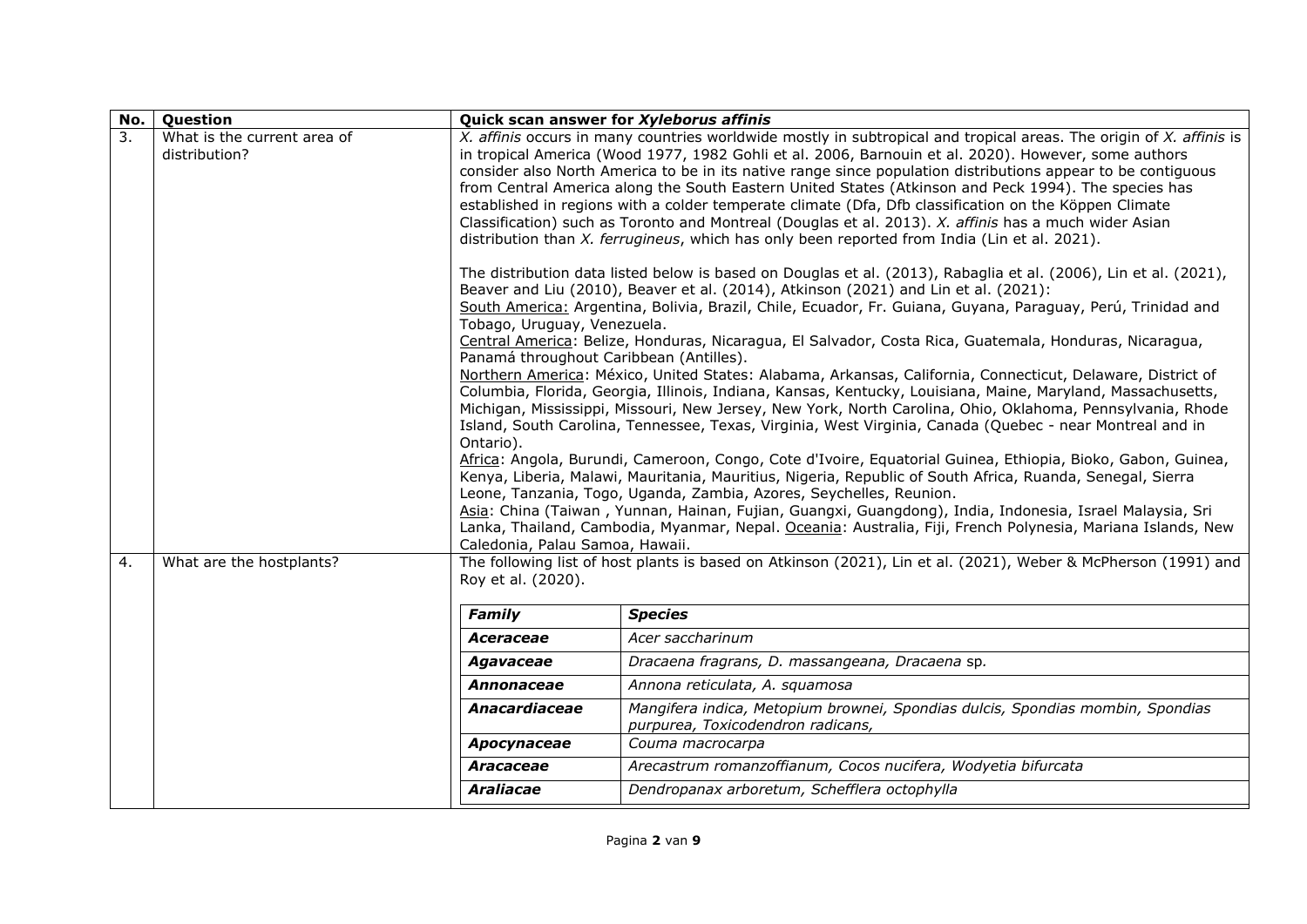| No. | Question | Quick scan answer for Xyleborus affinis |                                                                                                                                                                                                                                                                                            |  |
|-----|----------|-----------------------------------------|--------------------------------------------------------------------------------------------------------------------------------------------------------------------------------------------------------------------------------------------------------------------------------------------|--|
|     |          | <b>Betulaceae</b>                       | Betula nigra                                                                                                                                                                                                                                                                               |  |
|     |          | <b>Bignoniaceae</b>                     | Spathodea campanulata, Tabebuia heterophylla, Tabebuia rosea                                                                                                                                                                                                                               |  |
|     |          | <b>Burseraceae</b>                      | Bursera instabilis, Bursera simaruba, Dacryodes excelsa, Tetragastris altissima                                                                                                                                                                                                            |  |
|     |          | <b>Cannabaceae</b>                      | Celtis laevigata, C. occidentalis                                                                                                                                                                                                                                                          |  |
|     |          | Chrysobalanaceae                        | Licania sp.                                                                                                                                                                                                                                                                                |  |
|     |          | Clethraceae                             | Clethra hondurensis                                                                                                                                                                                                                                                                        |  |
|     |          | <b>Clusiaceae</b>                       | Calophyllum calaba; Rheedia sp.                                                                                                                                                                                                                                                            |  |
|     |          | Combretaceae                            | Buchenavia tetraphylla; Terminalia amazonica, T. catappa                                                                                                                                                                                                                                   |  |
|     |          | <b>Cupressaceae</b>                     | Chamaecyparis thyoides                                                                                                                                                                                                                                                                     |  |
|     |          | Cyrillaceae                             | Cyrilla racemiflora                                                                                                                                                                                                                                                                        |  |
|     |          | <b>Eleaocarpaceae</b>                   | Sloanea berteriana, S. multiflora                                                                                                                                                                                                                                                          |  |
|     |          | Euphorbiaceae*                          | Croton nitens; Sapium laurocerasus, Hevea brasiliensis                                                                                                                                                                                                                                     |  |
|     |          | <b>Fagaceae</b>                         | Quercus alba, Q. rubra, Q. borealis, Q. coccinea, Q. falcata, Q. velutina, Q. virginiana,<br>Castanea dentata                                                                                                                                                                              |  |
|     |          | Hamamelidaceae                          | Liquidambar styraciflua                                                                                                                                                                                                                                                                    |  |
|     |          | <b>Humiriaceae</b>                      | Sacoglottis procera                                                                                                                                                                                                                                                                        |  |
|     |          | Juglandaceae                            | Carya illinoinensis, Juglans nigra                                                                                                                                                                                                                                                         |  |
|     |          | Lauraceae                               | Nectandra coriacea, Persea americana, Persea sp                                                                                                                                                                                                                                            |  |
|     |          | Lecythidaceae                           | Barringtonia asiatica, Eschweilera biflava, Eschweilera corrugata, E. grata, Lecythis sp.                                                                                                                                                                                                  |  |
|     |          | Leguminosae                             | Acacia guameri, Acrocarpus fraxinifolius, Andira inermis, Cajanus cajan, Dialium<br>guianense, Erythrina costaricensis, Erythrina sp., Hymenea corbaril, Inga vera, Inga,<br>Leucaena pulverulenta, Lonchocarpus macrophyllus, Pentaclethra macroloba, Schizolobium<br>sp., Sindora glabra |  |
|     |          | <b>Malvaceae</b>                        | Pachira quinata, Theobroma cacao                                                                                                                                                                                                                                                           |  |
|     |          | <b>Melastomataceae</b>                  | Miconia prasine, M. globulifera                                                                                                                                                                                                                                                            |  |
|     |          | <b>Meliaceae</b>                        | Cedrela odorata, Swietenia macrophylla, Trichillia propingua                                                                                                                                                                                                                               |  |
|     |          | <b>Moraceae</b>                         | Brosimum alicastrum                                                                                                                                                                                                                                                                        |  |
|     |          | <b>Myrtaceae</b>                        | Metrosideros polymorpha                                                                                                                                                                                                                                                                    |  |
|     |          | Nyctaginacae                            | Eucalyptus robusta, Eucalyptus sp, Syzygium jambos, S. malaccense                                                                                                                                                                                                                          |  |
|     |          | <b>Ochnaceae</b>                        | Cespedesia macrophylla                                                                                                                                                                                                                                                                     |  |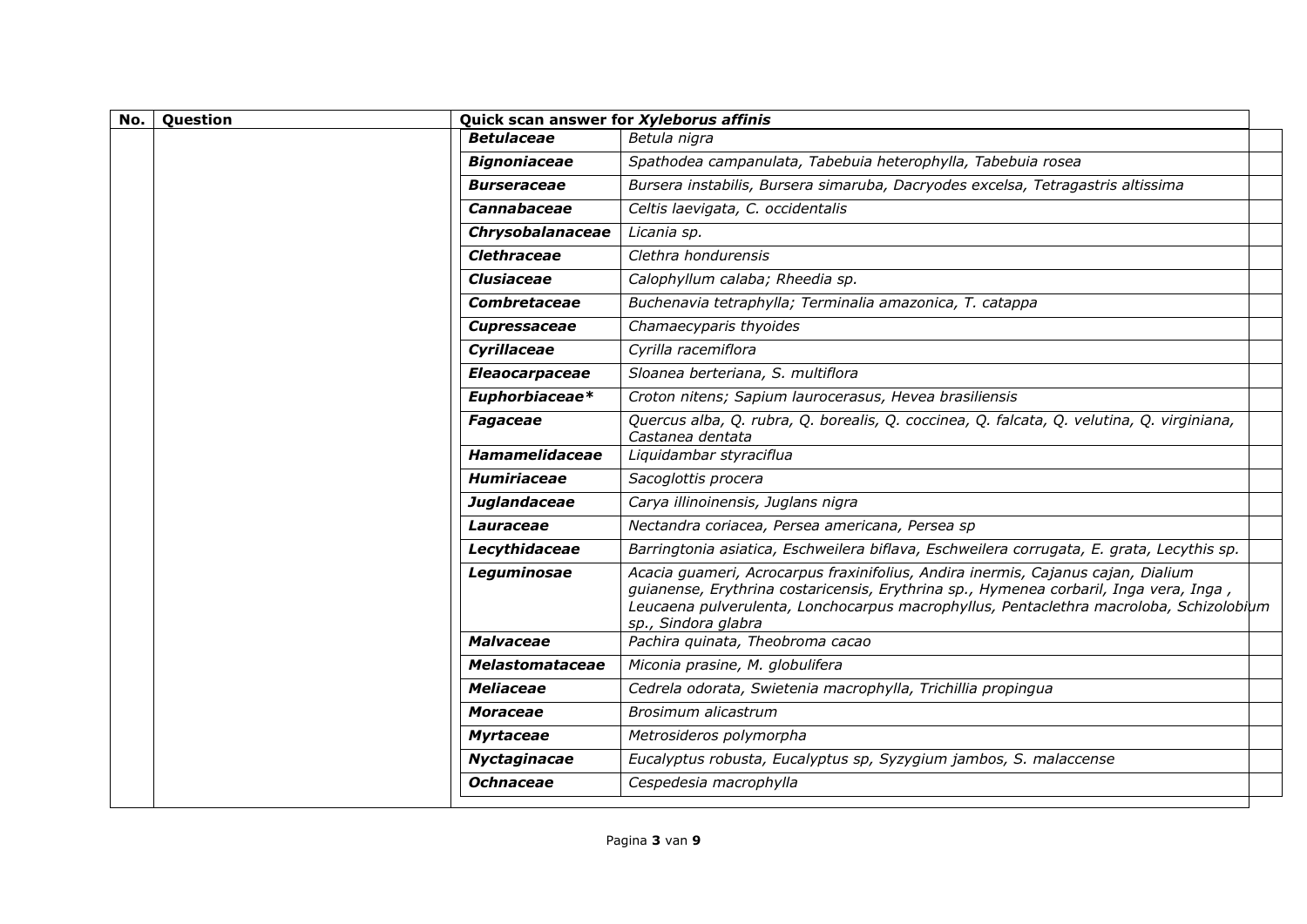| No.              | Question                                                                                                                                                                                                                                                                                                                                                                                                                                                         | Quick scan answer for Xyleborus affinis |                                                                                                                                                                                                                                                                                                                                                                                                                                                                                                                                                                                                                                                                                                                                                                                                                                                                                                                                                                                                                                                                                                                                                                                                                                                                                                                                                                                                                                                                                                                                                                                                                                                                                                                                                                                                                                                                                                                                                                                                                                                                                                          |  |
|------------------|------------------------------------------------------------------------------------------------------------------------------------------------------------------------------------------------------------------------------------------------------------------------------------------------------------------------------------------------------------------------------------------------------------------------------------------------------------------|-----------------------------------------|----------------------------------------------------------------------------------------------------------------------------------------------------------------------------------------------------------------------------------------------------------------------------------------------------------------------------------------------------------------------------------------------------------------------------------------------------------------------------------------------------------------------------------------------------------------------------------------------------------------------------------------------------------------------------------------------------------------------------------------------------------------------------------------------------------------------------------------------------------------------------------------------------------------------------------------------------------------------------------------------------------------------------------------------------------------------------------------------------------------------------------------------------------------------------------------------------------------------------------------------------------------------------------------------------------------------------------------------------------------------------------------------------------------------------------------------------------------------------------------------------------------------------------------------------------------------------------------------------------------------------------------------------------------------------------------------------------------------------------------------------------------------------------------------------------------------------------------------------------------------------------------------------------------------------------------------------------------------------------------------------------------------------------------------------------------------------------------------------------|--|
|                  |                                                                                                                                                                                                                                                                                                                                                                                                                                                                  | <b>Oleaceae</b>                         | Fraxinus sp                                                                                                                                                                                                                                                                                                                                                                                                                                                                                                                                                                                                                                                                                                                                                                                                                                                                                                                                                                                                                                                                                                                                                                                                                                                                                                                                                                                                                                                                                                                                                                                                                                                                                                                                                                                                                                                                                                                                                                                                                                                                                              |  |
|                  |                                                                                                                                                                                                                                                                                                                                                                                                                                                                  | Pinaceae                                | Pinus caribaea, P. elliottii, P. sylvestris                                                                                                                                                                                                                                                                                                                                                                                                                                                                                                                                                                                                                                                                                                                                                                                                                                                                                                                                                                                                                                                                                                                                                                                                                                                                                                                                                                                                                                                                                                                                                                                                                                                                                                                                                                                                                                                                                                                                                                                                                                                              |  |
|                  |                                                                                                                                                                                                                                                                                                                                                                                                                                                                  | Poaceae                                 | Sacharinum officinale                                                                                                                                                                                                                                                                                                                                                                                                                                                                                                                                                                                                                                                                                                                                                                                                                                                                                                                                                                                                                                                                                                                                                                                                                                                                                                                                                                                                                                                                                                                                                                                                                                                                                                                                                                                                                                                                                                                                                                                                                                                                                    |  |
|                  |                                                                                                                                                                                                                                                                                                                                                                                                                                                                  | <b>Rosaceae</b>                         | Prunus serotina                                                                                                                                                                                                                                                                                                                                                                                                                                                                                                                                                                                                                                                                                                                                                                                                                                                                                                                                                                                                                                                                                                                                                                                                                                                                                                                                                                                                                                                                                                                                                                                                                                                                                                                                                                                                                                                                                                                                                                                                                                                                                          |  |
|                  |                                                                                                                                                                                                                                                                                                                                                                                                                                                                  | <b>Rubiaceae</b>                        | Anthocephalus chinensis                                                                                                                                                                                                                                                                                                                                                                                                                                                                                                                                                                                                                                                                                                                                                                                                                                                                                                                                                                                                                                                                                                                                                                                                                                                                                                                                                                                                                                                                                                                                                                                                                                                                                                                                                                                                                                                                                                                                                                                                                                                                                  |  |
|                  |                                                                                                                                                                                                                                                                                                                                                                                                                                                                  | <b>Rutaceae</b>                         | Citrus sp.                                                                                                                                                                                                                                                                                                                                                                                                                                                                                                                                                                                                                                                                                                                                                                                                                                                                                                                                                                                                                                                                                                                                                                                                                                                                                                                                                                                                                                                                                                                                                                                                                                                                                                                                                                                                                                                                                                                                                                                                                                                                                               |  |
|                  |                                                                                                                                                                                                                                                                                                                                                                                                                                                                  | <b>Salicaceae</b>                       | Populus deltoides                                                                                                                                                                                                                                                                                                                                                                                                                                                                                                                                                                                                                                                                                                                                                                                                                                                                                                                                                                                                                                                                                                                                                                                                                                                                                                                                                                                                                                                                                                                                                                                                                                                                                                                                                                                                                                                                                                                                                                                                                                                                                        |  |
|                  |                                                                                                                                                                                                                                                                                                                                                                                                                                                                  | <b>Sapindaceae</b>                      | Meliococcus bijugatus, Toulicia pulvinata                                                                                                                                                                                                                                                                                                                                                                                                                                                                                                                                                                                                                                                                                                                                                                                                                                                                                                                                                                                                                                                                                                                                                                                                                                                                                                                                                                                                                                                                                                                                                                                                                                                                                                                                                                                                                                                                                                                                                                                                                                                                |  |
|                  |                                                                                                                                                                                                                                                                                                                                                                                                                                                                  | <b>Sapotaceae</b>                       | Manilkara bidentata, M. zapota, Micropholis garcinifolia, Pouteria anibaefolia, P. egregia                                                                                                                                                                                                                                                                                                                                                                                                                                                                                                                                                                                                                                                                                                                                                                                                                                                                                                                                                                                                                                                                                                                                                                                                                                                                                                                                                                                                                                                                                                                                                                                                                                                                                                                                                                                                                                                                                                                                                                                                               |  |
|                  |                                                                                                                                                                                                                                                                                                                                                                                                                                                                  | <b>Taxodiaceae</b>                      | Taxodium distichum                                                                                                                                                                                                                                                                                                                                                                                                                                                                                                                                                                                                                                                                                                                                                                                                                                                                                                                                                                                                                                                                                                                                                                                                                                                                                                                                                                                                                                                                                                                                                                                                                                                                                                                                                                                                                                                                                                                                                                                                                                                                                       |  |
|                  |                                                                                                                                                                                                                                                                                                                                                                                                                                                                  | <b>Urticaceae</b>                       | Cecropia peltata, C. schreberiana                                                                                                                                                                                                                                                                                                                                                                                                                                                                                                                                                                                                                                                                                                                                                                                                                                                                                                                                                                                                                                                                                                                                                                                                                                                                                                                                                                                                                                                                                                                                                                                                                                                                                                                                                                                                                                                                                                                                                                                                                                                                        |  |
|                  |                                                                                                                                                                                                                                                                                                                                                                                                                                                                  | Verbenaceae                             | Avicennia germinans, Gmelina arborea                                                                                                                                                                                                                                                                                                                                                                                                                                                                                                                                                                                                                                                                                                                                                                                                                                                                                                                                                                                                                                                                                                                                                                                                                                                                                                                                                                                                                                                                                                                                                                                                                                                                                                                                                                                                                                                                                                                                                                                                                                                                     |  |
| $\overline{5}$ . | Does the organism cause any kind of<br>plant damage in the current area of<br>(i)<br>distribution and/or does the<br>(ii)<br>consignment demonstrate damage<br>(iii)<br>suspected to have been caused by this<br>organism?<br>Yes/no + plant species on which<br>damage has been reported $+$ short<br>description of symptoms.<br>Please indicate also when the organism<br>is otherwise harmful (e.g. predator,<br>human/veterinary pathogen vector,<br>etc.). |                                         | Hulcr & Stelinski (2017) have defined three distinct modes of ambrosia beetle damage:<br>"association with a virulent tree pathogen",<br>"mass accumulation on stressed trees", and<br>"structural damage" (including staining) of freshly sawn timber.<br>Below, these different modes of damage are discussed for X. affinis.<br>Mode (i): Association with a virulent pathogen<br>X. affinis appears to be a potential vector of several economically important plant pathogens. Saucedo et al<br>(2016) and Saucedo-Carabez et al. (2018) isolated Raffaelea species from X. affinis individuals collected from<br>avocado plants with symptoms of laurel wilt disease, such as Raffaelea lauricola, R. subfusca and R. arxii with<br>the last being the most abundant species associated with X. affinis. The frequency of vectoring the disease<br>likely varies between related host species. Under experimental conditions, Carrillo et al. (2014) observed the<br>transmission of the pathogen to redbay (Persea borbonia) by X. affinis, but not on avocado plants. Since the<br>number of trees tested for incidence of transmission were low (N=5), it remains to be investigated whether<br>the observed differences in transmission between Persea species by X. affinis are quantitative or qualitative. It<br>is also uncertain how effective $X$ . affinis is as a vector of $R$ . lauricola (Carillo et al. 2014).<br>Another group of pathogens that have been found associated with X. affinis are Ceratocystis species, the<br>causal agent of diseases such as mango wilt, macadamia quick decline and 'Ohi'a Death of Metrosideros<br>polymorpha. Souza et al. (2013) recovered C. fimbriata from both X. affinis individuals and their frass<br>acquired from mango plants exhibiting wilt symptoms and demonstrated the pathogenicity of these fungal<br>isolates to healthy seedlings. Chang (1993) showed that one of the three Xyleborus species vectoring the<br>causal pathogen of macadamia quick decline may be X. affinis, the second most frequent species reared from |  |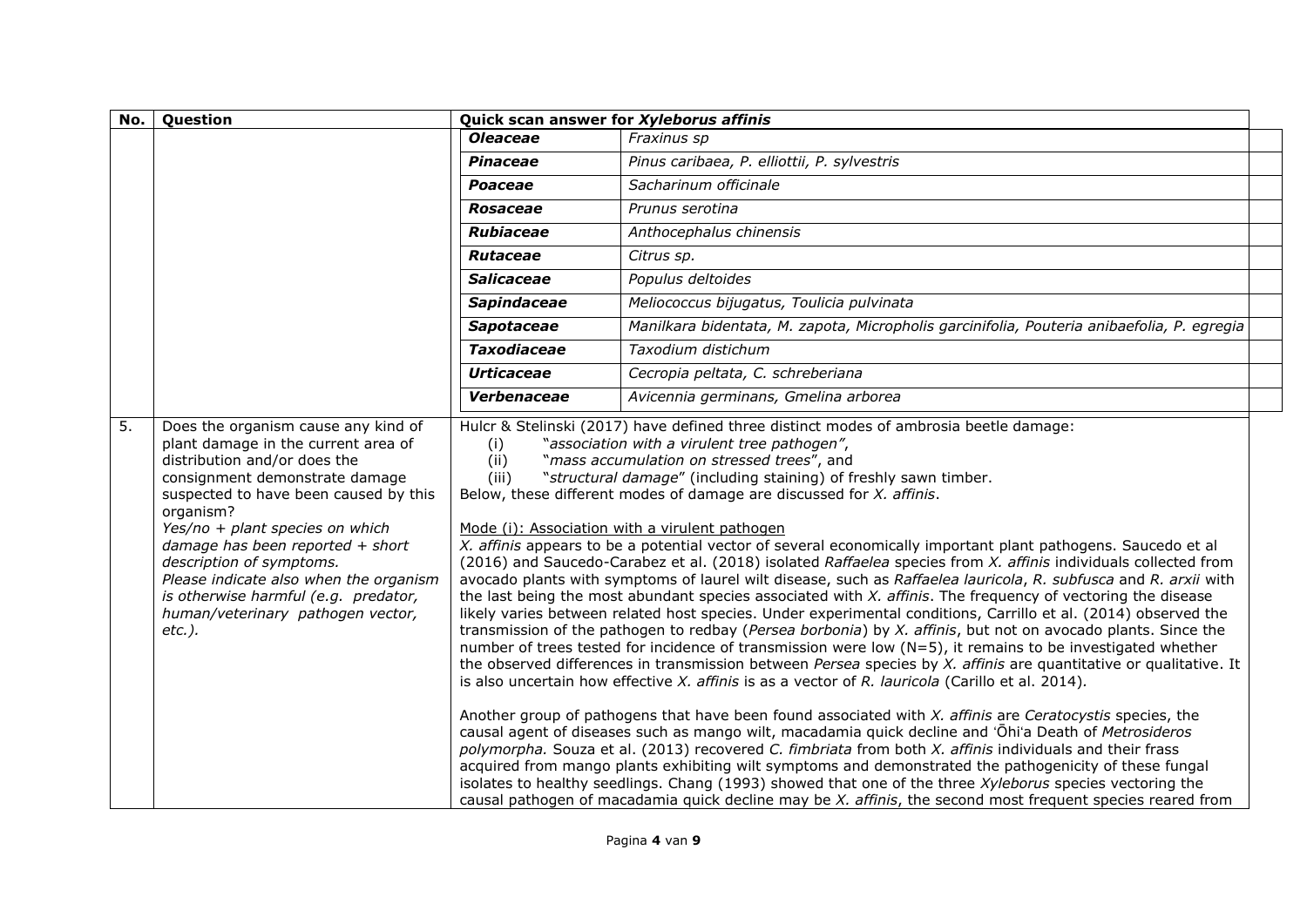| No. | Question                                                                     | Quick scan answer for Xyleborus affinis                                                                                                                                                                                                                                                                                                                                                                                                                                                                                                                                                          |
|-----|------------------------------------------------------------------------------|--------------------------------------------------------------------------------------------------------------------------------------------------------------------------------------------------------------------------------------------------------------------------------------------------------------------------------------------------------------------------------------------------------------------------------------------------------------------------------------------------------------------------------------------------------------------------------------------------|
|     |                                                                              | symptomatic trees. X. affinis was one of the Xyleborine species frequently recovered from Metrosideros<br>polymorpha (a Hawaiian native tree) with symptoms of 'Ohi'a Death caused by Ceratocystis sp. (Roy et al.<br>2020). Frass of X. affinis frequently contained propagules of the pathogen (Roy et al. 2020).                                                                                                                                                                                                                                                                              |
|     |                                                                              | Other reported plant pathogenic fungal species associated with X. affinis include Fusarium sp., and<br>Phaeoacremonium sp (Kostovcik et al. 2015 and refs. therein, Biedermann 2020, Saucedo-Carabez et al.<br>2018). Thus, several plant pathogenic fungi have been isolated from X. affinis but it remains uncertain to<br>which extent the beetle contributes to the spread of the diseases caused by these fungi (i.e. how effectively<br>they act as a vector).                                                                                                                             |
|     |                                                                              | In conclusion, $X$ . affinis is a potential vector of plant pathogenic fungi. It has been found associated with<br>several plant pathogenic fungi. Its ability to transmit at least one of these fungi has been shown<br>experimentally but its role in the spread of these fungi remains uncertain (i.e. how effectively X. affinis<br>transmits these species).                                                                                                                                                                                                                                |
|     |                                                                              | Mode (ii): Mass accumulation on stressed trees<br>X. affinis is known to attack mainly weakened and stressed trees. Sobel et al. (2018): "The presence of<br>Xyleborus affinis can hasten the decline of weak and injured trees, but normally does not cause it". Sobel et<br>al. (2018) also points out that as a result of the species attacking "freshly dead wood", the cause of death is<br>also frequently, and unjustly attributed to this species, while the number of confirmed records of X. affinis<br>killing healthy trees is likely more limited.                                  |
|     |                                                                              | In conclusion, X. affinis may contribute to the decline of already weakened and stressed trees.                                                                                                                                                                                                                                                                                                                                                                                                                                                                                                  |
|     |                                                                              | Mode (iii): Structural damage                                                                                                                                                                                                                                                                                                                                                                                                                                                                                                                                                                    |
|     |                                                                              | Similar to X. ferrugineus, the risk of which for the EU has been recently assessed in another Quick scan, X.<br>affinis also causes structural damage to freshly harvested timber (Wood 1977, Sobel et al. 2018; NPPO-NL,<br>2021). Wood (1977) mentions that X. affinis typically attacks trees that are stressed or damaged, dying and<br>that it frequently attacks logs. However, X. affinis is thought to be uncommon in sawn timber (Wood 1977).<br>Rabaglia et al. (2006) mentions that similar to X. ferrugineus, X. affinis causes damage in moist, lowland<br>areas of the Neotropics. |
|     |                                                                              | In conclusion, $X$ . affinis can cause structural damage to wood logs especially under warm and moist<br>conditions. Evidence for structural damage in areas with a more temperate climate has not been found.                                                                                                                                                                                                                                                                                                                                                                                   |
| 6.  | Assess the probability of establishment<br>in the Netherlands (NL) (i.e. the | See Question 7 (no detailed assessment made for the Netherlands).                                                                                                                                                                                                                                                                                                                                                                                                                                                                                                                                |
|     | suitability of the environment for                                           |                                                                                                                                                                                                                                                                                                                                                                                                                                                                                                                                                                                                  |
|     | establishment).<br>a. In greenhouses                                         |                                                                                                                                                                                                                                                                                                                                                                                                                                                                                                                                                                                                  |
|     | b. Outdoors                                                                  |                                                                                                                                                                                                                                                                                                                                                                                                                                                                                                                                                                                                  |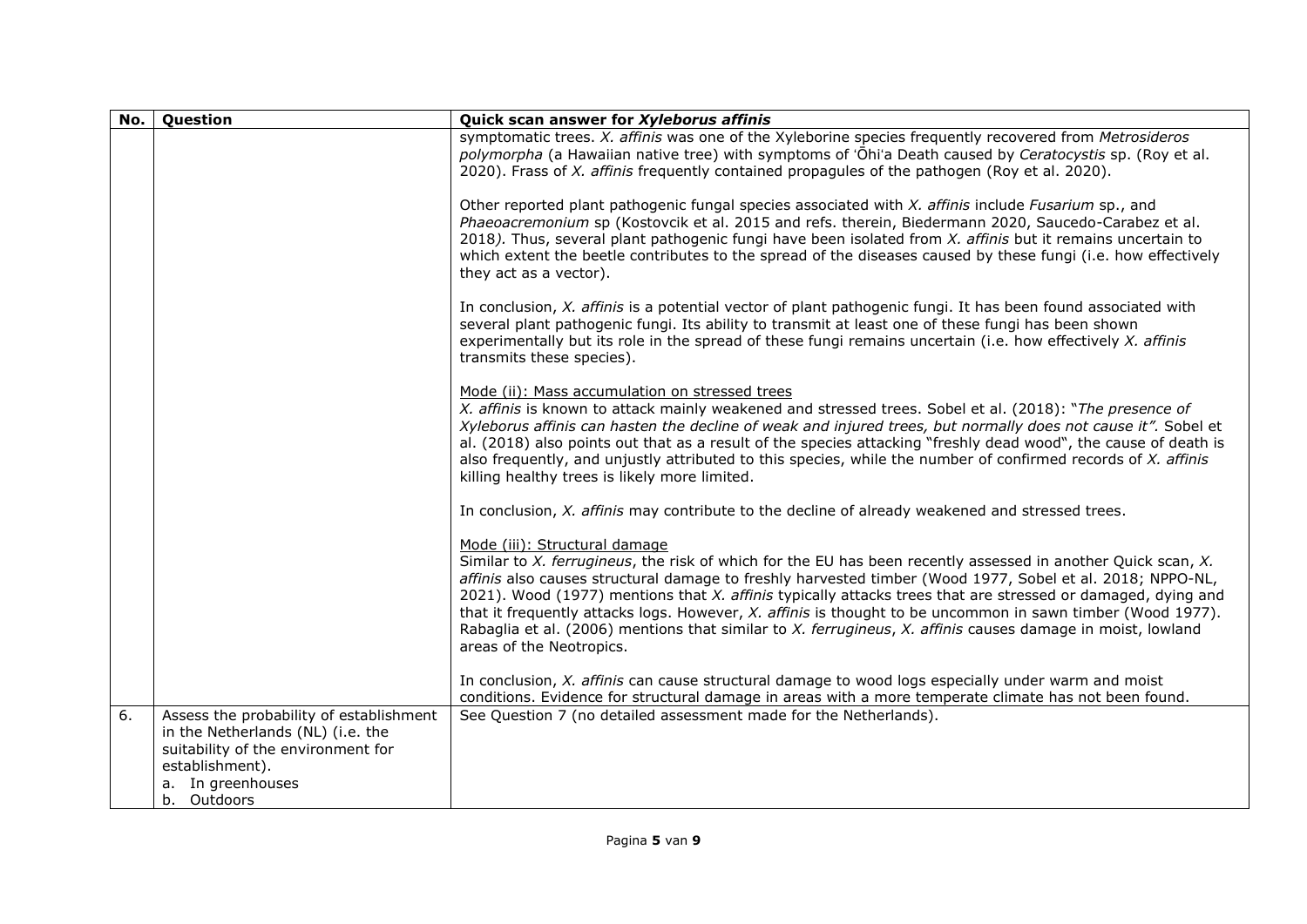| No.              | Question                                                                                                                                                                                                                                                                        | Quick scan answer for Xyleborus affinis                                                                                                                                                                                                                                                                                                                                                                                                                                                                                                                                                                                                                                                                                                                                                                                                                      |
|------------------|---------------------------------------------------------------------------------------------------------------------------------------------------------------------------------------------------------------------------------------------------------------------------------|--------------------------------------------------------------------------------------------------------------------------------------------------------------------------------------------------------------------------------------------------------------------------------------------------------------------------------------------------------------------------------------------------------------------------------------------------------------------------------------------------------------------------------------------------------------------------------------------------------------------------------------------------------------------------------------------------------------------------------------------------------------------------------------------------------------------------------------------------------------|
|                  | c. Otherwise (e.g. storage facilities,<br>human environment)                                                                                                                                                                                                                    |                                                                                                                                                                                                                                                                                                                                                                                                                                                                                                                                                                                                                                                                                                                                                                                                                                                              |
| $\overline{7}$ . | Assess the probability of establishment<br>in the EU (i.e. the suitability of the<br>environment for establishment).                                                                                                                                                            | It is likely that $X$ . affinis is able to establish in large parts of the EU. The species has a contiguous distribution<br>up to north-eastern regions of USA (states around Michigan and Maine area) bordering areas in Canada<br>(Ontario and Montreal area), where cold winters are not uncommon. X. affinis has a wide host range,<br>including genera that are widespread across the EU, such as Acer, Quercus, Castanea, Betula, Pinus, Juglans,<br>Fraxinus, and Prunus. X. affinis is likely able to establish in greenhouses where host plants are present.                                                                                                                                                                                                                                                                                        |
| 8.               | What are the possible pathways that<br>can contribute to spread of the<br>organism after introduction? How rapid<br>is the organism expected to spread (by<br>natural dispersal and human activity)?                                                                            | The most likely pathway for spread of X. affinis is trading of timber and woody plants. There are no studies<br>that quantify the dispersal capacity of X. affinis, but such information may be inferred from a well-studied<br>congeneric X. glabratus, a species with a similar biology and overlapping distribution and habitat use. X.<br>glabratus may on average disperse $\sim$ 2m meters a day, and up to $\sim$ 250m in a period of 2 weeks (Seo et al.<br>2017). The estimated annual spread of the pathogen vectored predominantly by X. glabratus was 54.8 km<br>(Koch and Smith 2008), which likely reflects the combination of active and human assisted speed of dispersal<br>of the species.                                                                                                                                                 |
| 9.               | Provide an assessment of the type and<br>amount of direct and indirect damage<br>(e.g. lower quality, lower production,<br>export restrictions, threat to<br>biodiversity, etc.) likely to occur if the<br>organism would become established in<br>NL and the EU, respectively? | Economic damage in the EU may be similar or less than in its current area of distribution (see 5). The species<br>may:<br>contribute to the decline of weakened and stressed trees, and<br>cause structural damage to wood. However, structural damage is expected to be less severe because<br>of less favourable conditions (lower temperatures and/or humidity) for X. affinis in the major part of<br>the EU. Structural damage can occur especially under tropical (warm and moist) conditions (see 5).<br>Several plant pathogenic fungi have been found associated with X. affinis but its role as a vector in the<br>epidemiology of the diseases caused by these fungi is uncertain.<br>No detailed assessment was made for the Netherlands. It is assessed that the species is mainly a risk for the<br>warmer parts of the EU (i.e. southern EU). |
| 10.              | Has the organism been detected on/in<br>a product other than plants for planting<br>(e.g. cut flowers, fruit, vegetables)?<br>If "no", go to question 12                                                                                                                        | no                                                                                                                                                                                                                                                                                                                                                                                                                                                                                                                                                                                                                                                                                                                                                                                                                                                           |
| 11.              | If the organism has been found on/in a<br>product other than plants for planting<br>(e.g. cut flowers, fruit, vegetables),<br>what is the probability of introduction<br>(entry + establishment)?<br>Only to be answered in case of an<br>interception or a find.               | n.a.                                                                                                                                                                                                                                                                                                                                                                                                                                                                                                                                                                                                                                                                                                                                                                                                                                                         |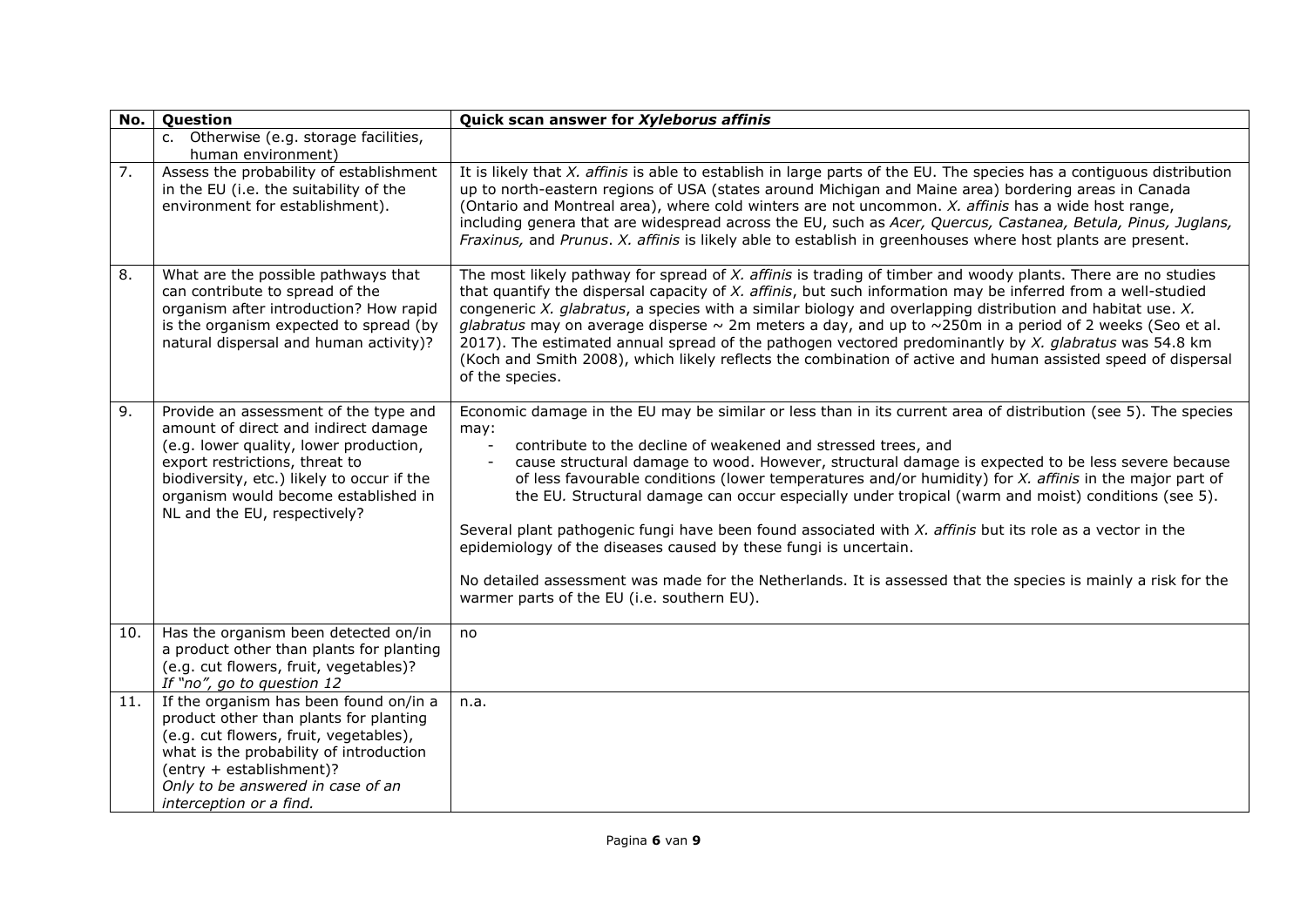| No. | Question           | Quick scan answer for Xyleborus affinis                                                                                                                                                                                                                                                                                                                                                                                                                                                                                                                                                                                                                                                                                                                                                                                                                                                                                                                                                                                                                                                                                                                                                                                                                                                                                                                                                                                                                                                                                                                                                                                                                                                                                                                                                                                                                                                                                                                                                                                                                                                                                                                                                                                                                                                                                                                                                                                                                                                 |
|-----|--------------------|-----------------------------------------------------------------------------------------------------------------------------------------------------------------------------------------------------------------------------------------------------------------------------------------------------------------------------------------------------------------------------------------------------------------------------------------------------------------------------------------------------------------------------------------------------------------------------------------------------------------------------------------------------------------------------------------------------------------------------------------------------------------------------------------------------------------------------------------------------------------------------------------------------------------------------------------------------------------------------------------------------------------------------------------------------------------------------------------------------------------------------------------------------------------------------------------------------------------------------------------------------------------------------------------------------------------------------------------------------------------------------------------------------------------------------------------------------------------------------------------------------------------------------------------------------------------------------------------------------------------------------------------------------------------------------------------------------------------------------------------------------------------------------------------------------------------------------------------------------------------------------------------------------------------------------------------------------------------------------------------------------------------------------------------------------------------------------------------------------------------------------------------------------------------------------------------------------------------------------------------------------------------------------------------------------------------------------------------------------------------------------------------------------------------------------------------------------------------------------------------|
| 12. | Additional remarks | • X. bispinatus, a species that is probably also native to the Neotropics is established in the EU (Barnouin et<br>al., 2020)<br>• Earlier findings of X. affinis in Europe include those from Hungary (Merkl and Tusnadi 1992), Austria<br>(Holzer 2007) and Italy (Carrai 1992). The Hungarian report is based on the finding of X. affinis in a<br>greenhouse after importing an apparently infested consignment of Dracaena fragrans 'Massangeana'.<br>Holzer (2007) found X. affinis in 2006 in Austria (Graz area). Kirkendall and Faccoli (2010) subsequently<br>designated X. affinis as "established" and "rare" in Austria. However, this designation is likely premature<br>as the report is based on a single specimen encountered in a Malaise trap (albeit not along a trading port<br>of entry). X. affinis appears to be regularly imported with infested Dracaena (Carrai 1992, Kirkendall and<br>Faccoli 2010).                                                                                                                                                                                                                                                                                                                                                                                                                                                                                                                                                                                                                                                                                                                                                                                                                                                                                                                                                                                                                                                                                                                                                                                                                                                                                                                                                                                                                                                                                                                                                       |
| 13. | References         | Atkinson T, 2021. Xyleborus affinis Eichhoff 1868. Bark and ambrosia beetles of the Americas [Web page].<br>Available online: http://www.barkbeetles.info/amer chklist target species.php?lookUp=2046 [Accessed:<br>$14 - 1 - 2021$ ].<br>Atkinson, T. H., and S. B. Peck. 1994. Annotated checklist of the bark and ambrosia beetles (Coleoptera:<br>Scolytidae) of tropical southern Florida. Fla. Entomol. 77, 313-329.<br>Barnouin T, Soldati F, Roques A, Faccoli M, Kirkendall LR, Mouttet R, Daubree JB, Noblecourt T 2020. Bark<br>beetles and pinhole borers recently or newly introduced to France (Coleoptera: Curculionidae, Scolytinae<br>and Platypodinae). Zootaxa. 4877, 51-74. 10.11646/zootaxa.4877.1.2<br>Beaver RA, Liu LY 2010. An annotated synopsis of Taiwanese bark and ambrosia beetles, with new synonymy,<br>new combinations and new records (Coleoptera: Curculionidae: Scolytinae). Zootaxa. 2602, 1-47.<br>Beaver RA, Sittichaya W, Liu LY 2014. A Synopsis Of The Scolytine Ambrosia Beetles Of Thailand (Coleoptera:<br>Curculionidae: Scolytinae). Zootaxa. 3875, 1-82.<br>Biedermann PHW 2020. Cooperative breeding in the ambrosia beetle Xyleborus affinis and management of its<br>fungal symbionts. Frontiers in Ecology and Evolution. 8, -.<br>Carrai C (1992) Xyleborus affinis Eichh. su tronchetti di Dracaena di importazione. Informatore. Fitopatologico<br>$10:27-30.$<br>Carrillo D, Duncan RE, Ploetz JN, Campbell AF, Ploetz RC and Peña JE 2014. Lateral transfer of a<br>phytopathogenic symbiont among native and exotic ambrosia beetles. Plant Pathology. 63, 54-62.<br>Chang VCS 1993. Macadamia quick decline and Xyleborus beetles (Coleoptera, Scolytidae). Int. J. Pest<br>Manage. 39, 144-148. 10.1080/09670879309371779<br>Douglas H, Bouchard P, Anderson RS, de Tonnancour P, Vigneault R, Webster RP 2013. New Curculionoidea<br>(Coleoptera) records for Canada. ZooKeys 309, 13-48. doi: 10.3897/zookeys.309.4667<br>EFSA-Panel-on-Plant-Health, Bragard C, Dehnen-Schmutz K, Di Serio F, Gonthier P, Jacques M-A, Jaques<br>Miret JA, Justesen AF, MacLeod A, Magnusson CS, Navas-Cortes JA, Parnell S, Potting R, Reignault PL,<br>Thulke H-H, Van der Werf W, Civera AV, Yuen J, Zappalà L, Grégoire J-C, Kertész V, Streissl F & Milonas P,<br>2020. Pest categorisation of non-EU Scolytinae of coniferous hosts. EFSA Journal, 18 (1), e05934.<br>Available online: https://doi.org/10.2903/j.efsa.2020.5934 |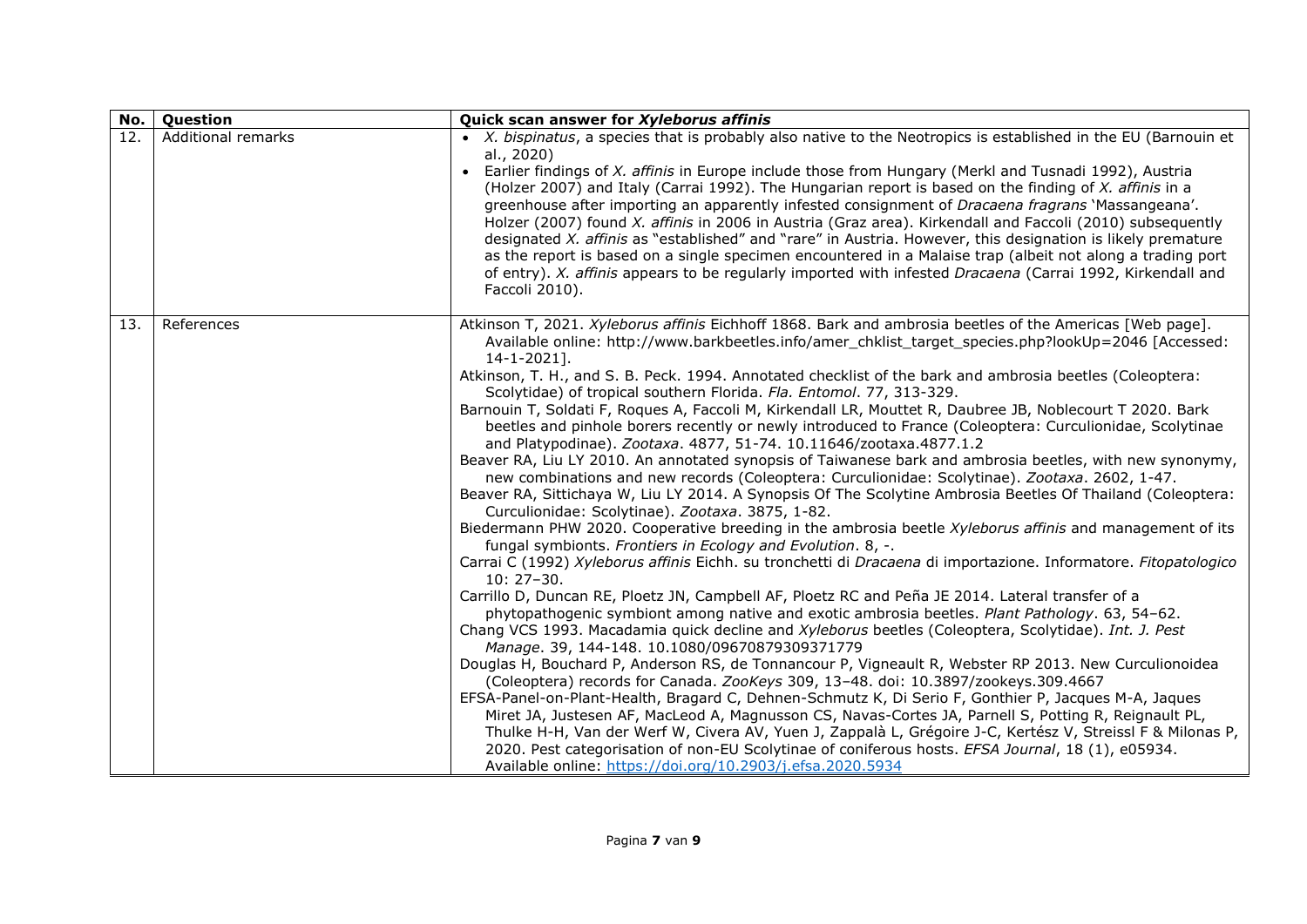| Question | Quick scan answer for Xyleborus affinis                                                                                                          |
|----------|--------------------------------------------------------------------------------------------------------------------------------------------------|
|          | Gohli J, Selvarajah T, Kirkendall LR, Jordal BH 2016. Globally distributed Xyleborus species reveal recurrent                                    |
|          | intercontinental dispersal in a landscape of ancient worldwide distributions. BMC Evol. Biol. 16, -.                                             |
|          | 10.1186/s12862-016-0610-7                                                                                                                        |
|          | Holzer (2007) Erstnachweise und Wiederfunde für die Käferfauna der Steiermark (X) (Coleoptera). Joannea                                          |
|          | Zoologie 9, 51-68.<br>Kirkendall LR and Faccoli M 2010. Bark beetles and pinhole borers (Curculionidae, Scolytinae, Platypodinae)                |
|          | alien to Europe. In: Cognato AI, Knížek M (Eds) Sixty years of discovering scolytine and platypodine                                             |
|          | diversity: A tribute to Stephen L. Wood. ZooKeys 56, 227-251. doi: 10.3897/zookeys.56.529                                                        |
|          | Koch FH and Smith WD 2008. Spatio-Temporal Analysis of Xyleborus glabratus (Coleoptera: Curculionidae:                                           |
|          | Scolytinae) Invasion in Eastern U.S. Forests. Environ. Entomol. 37, 442-452.                                                                     |
|          | Kostovcik M, Bateman CC, Kolarik M, Stelinski LL, Jordal BH, Hulcr J 2015. The ambrosia symbiosis is specific                                    |
|          | in some species and promiscuous in others: evidence from community pyrosequencing. ISME Journal. 9,                                              |
|          | 126-138.                                                                                                                                         |
|          | Lin W, Xu MF, Gao L, Ruan YY, Lai SC, Xu Y, Li Y 2021. New records of two invasive ambrosia beetles                                              |
|          | (Curculionidae: Scolytinae: Xyleborini) to mainland China. BioInvasions Rec. 10, 74-80.                                                          |
|          | 10.3391/bir.2021.10.1.09                                                                                                                         |
|          | Merkl O, Tusnádi CK (1992) First introduction of Xyleborus affinis (Coleoptera: Scolytidae). Folia Entomologica                                  |
|          | Hungarica 52, 67-72.                                                                                                                             |
|          | NPPO-NL 2021 Quick scan for Xyleborus ferrugineus. National Plant Protection Organization of the                                                 |
|          | Netherlands. Netherlands Food and Consumer Product Safety Authority. Available at                                                                |
|          | https://english.nvwa.nl/topics/pest-risk-analysis/documents/plant/plant-health/pest-risk-<br>analysis/documents/quickscan-xyleborus-ferrugineus. |
|          | Rabaglia RJ, Dole SA, Cognato AI (2006) Review of American Xyleborina (Coleoptera: Curculionidae:                                                |
|          | Scolytinae) occurring North of Mexico, with an illustrated key. Annals of the Entomological Society of                                           |
|          | America 99: 1034-1056. doi: 10.1603/0013-8746(2006)99[1034:ROAXCC]2.0.CO;2                                                                       |
|          | Roy K, Jaenecke KA, Peck RW 2020. Ambrosia Beetle (Coleoptera: Curculionidae) Communities and Frass                                              |
|          | Production in 'Ohi'a (Myrtales: Myrtaceae) Infected With Ceratocystis (Microascales: Ceratocystidaceae)                                          |
|          | Fungi Responsible for Rapid 'Ohi'a Death. Environ. Entomol. 49, 1345-1354. 10.1093/ee/nvaa108                                                    |
|          | Saucedo J, Ploetz R, Carrillo D, Konkol J, Smith J, Rollins J, Ochoa S 2016. Raffaelea arxii may be the primary                                  |
|          | symbiont of Xyleborus affinis. Phytopathology. 106, 124-124.                                                                                     |
|          | Saucedo-Carabez JR, Ploetz RC, Konkol JL, Carrillo D, Gazis R 2018. Partnerships between ambrosia beetles                                        |
|          | and fungi: lineage-specific promiscuity among vectors of the laurel wilt pathogen, Raffaelea lauricola.                                          |
|          | Microbial Ecology. 76, 925-940.                                                                                                                  |
|          | Seo M, Martini X, Rivera MJ and Stelinski LL 2017. Flight capacities and diurnal flight patterns of the ambrosia                                 |
|          | beetles, Xyleborus glabratus and Monarthrum mali (Coleoptera: Curculionidae). Environmental                                                      |
|          | Entomology. 46, 729-734.<br>Sobel, L., Lucky, A. & Hulcr, J. (2018) Xyleborus affinis Eichhoff, 1868 (Insecta: Coleoptera: Curculionidae:        |
|          | Scolytinae). EENY 627, University of Florida. Available from:                                                                                    |
|          | http://entnemdept.ufl.edu/creatures/trees/beetles/Xyleborus_affinis.htm/                                                                         |
|          |                                                                                                                                                  |